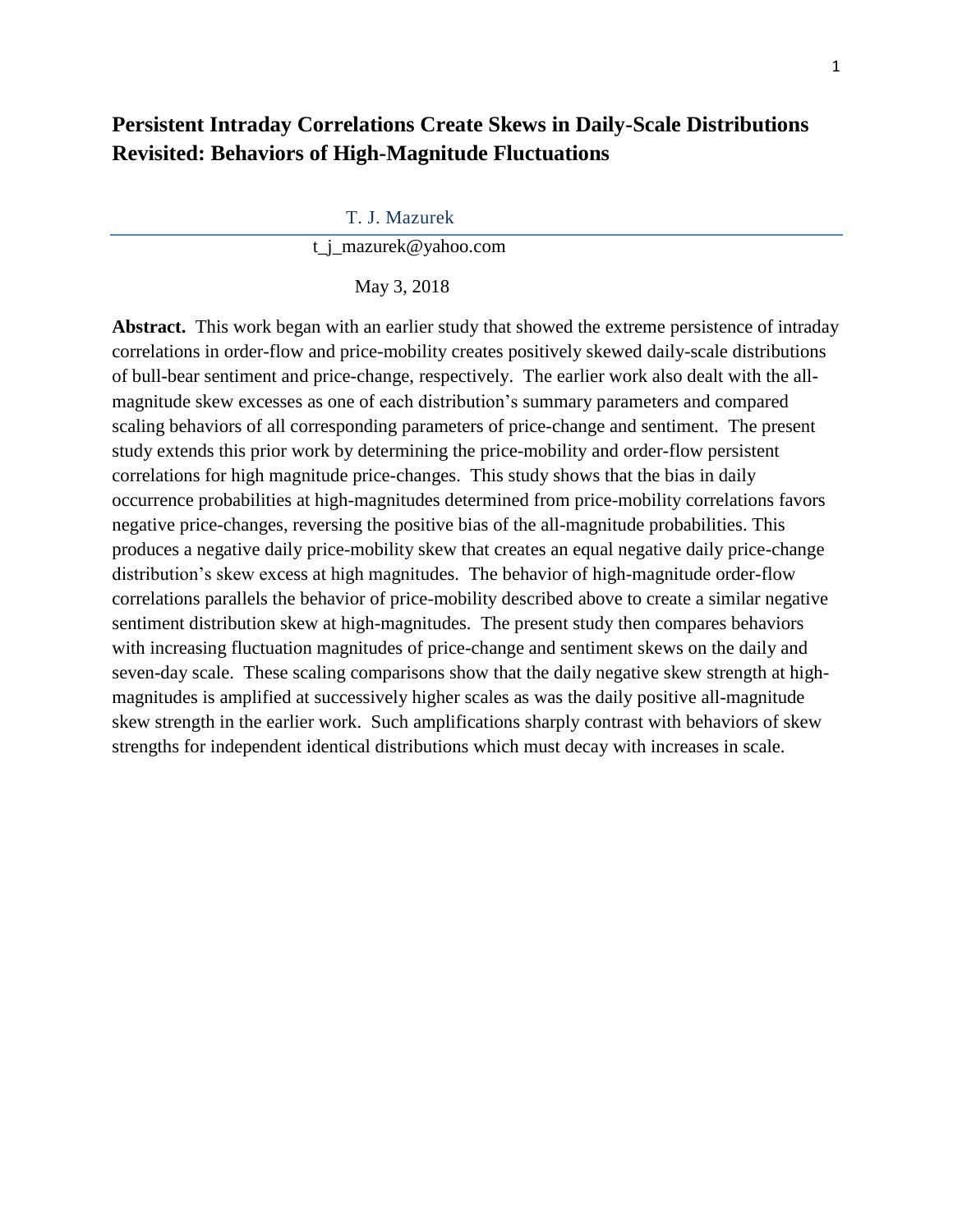## **1. Introduction**

This work began with an earlier study (cf., Mazurek  $2017<sup>1</sup>$ ) which showed that extremely persistent intraday sign-correlations of order-flow<sup>2</sup> and price-mobility<sup>3</sup> create positive skews in the distributions of bull-bear sentiment<sup>4</sup> and price-change in the following manner. Order-flow auto correlations characterize the tendency of buy (sell) orders to be followed more buy (sell) orders. Price-mobility auto correlations characterize the tendency of positive (negative) pricechanges to be followed by more positive (negative) price-changes. Both correlations are extremely persistent in the sense that their auto correlations are positive and statistically significant out to lags of thousands of trades or price-changes, corresponding to trading times that span over several days. These respective persistent correlations were then used to determine the daily occurrence probabilities of buyer and seller trades and positive and negative pricechanges. The daily occurrence probabilities determined from order-flow were biased in favor of buyer trades, while the ones determined from price-mobility were biased toward positive pricechanges. These respective biases then created positive skews in both the daily sentiment and the daily price-change distributions. The earlier study also introduced the normal inverse Gaussian representation of empirical distributions which completely specifies a distribution by its summary parameters and used this representation to examine the scaling behaviors with increasing scales of the sentiment and price-change distributions. It found that for both bull-bear sentiment and price-change the daily distributions' skews were amplified as the scales increased.

The present study extends the earlier work by deriving the intraday price-mobility and orderflow auto correlations for high-magnitude price-changes. The high-magnitude (Hi-Mag) regimes for sentiment and price-change are defined as the regions where the negative density distributions are greater than the positive ones. The specific Hi-Mag thresholds are determined in Section 3 and are different for the distributions of sentiment and price-change.

The Hi-Mag individual sign-correlations persist at statically significant levels out to lag times of a couple days, so their persistency is somewhat lower than the all magnitude<sup>5</sup> (All-Mag) correlations which remain statistically significant out to lags of several days. The corresponding average of positive and negative price-changes for price-mobility, and the average of buyer and seller correlations for order-flow have lower persistency levels as did the corresponding All-Mag results. The average of individual correlations for price-mobility remain statistically significant

 $\overline{\phantom{a}}$ 

 $1$  The currently posted version of this paper corrects errors in an earlier version originally posted in July 2017. The author become aware of some remaining transcription errors in the paper as now posted and will email a corrected version on request.

 $^2$  The extreme persistence of order-flow correlations was first pointed out independently by Bouchaud, Gefen, Potters, and Wyart (2004), and Lillo and Farmer (2004). Bouchaud, Farmer, and Lillo (2009) present a review of such long memory processes.

 $3$  The earlier study introduced price-mobility and showed that it is as extremely persistent as is order-flow.

 $^4$  The daily bull-bear sentiment is the difference of the buyer minus seller daily trade totals.

 $<sup>5</sup>$  The all magnitude correlations include all of the fluctuations.</sup>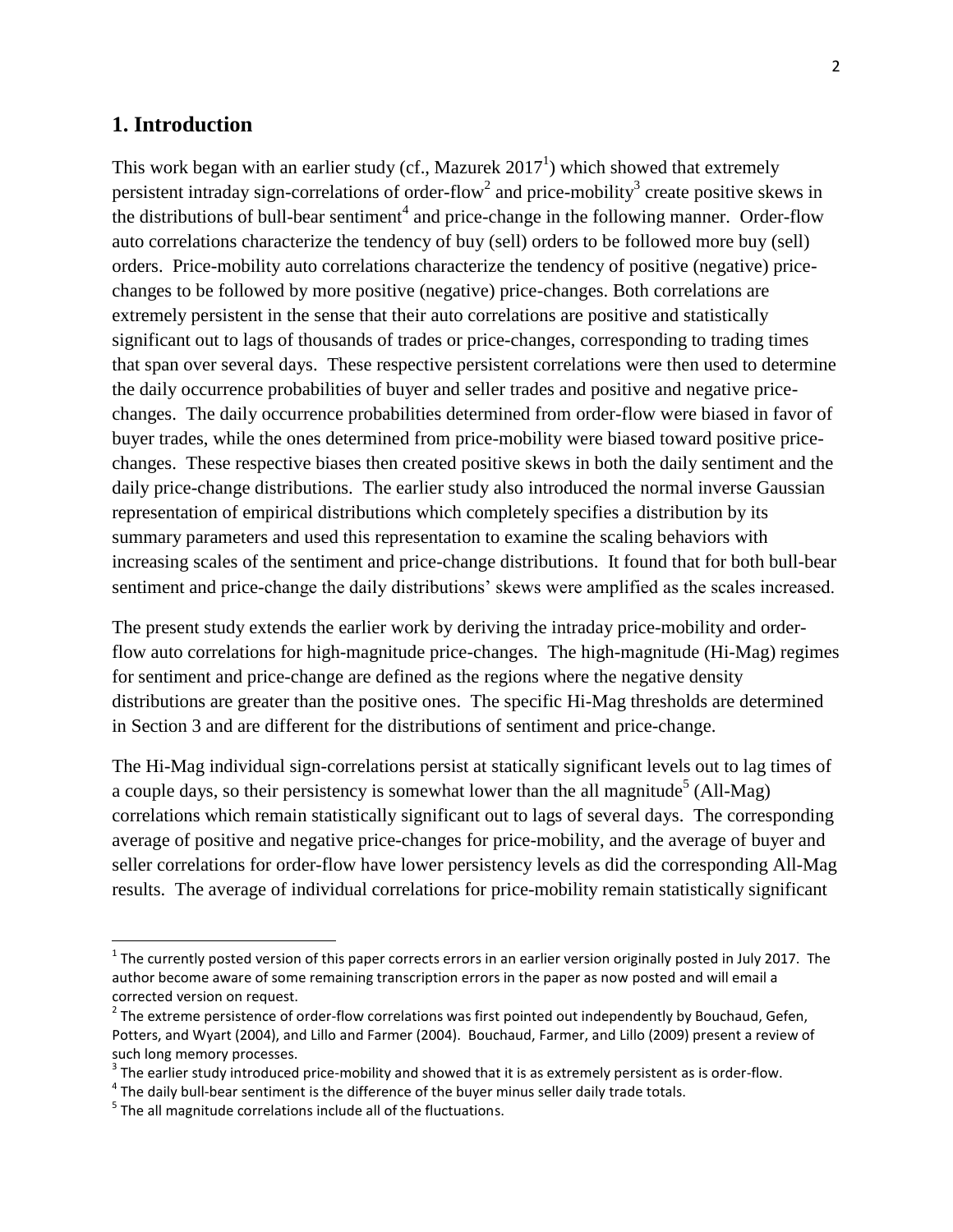out to a lags of about a day, while the corresponding average for order-flow is statistically significant out to lags of roughly half of a day.

First consider the Hi-Mag price-mobility results. The Hi-Mag price-mobility auto correlations behave contrarily to the All-Mag ones examined in the earlier study: here the probability of a negative price-change to be followed by more negative price-changes dominates the corresponding sequence for positive, the reverse of the All-Mag case. This work determines the individual probabilities for occurrence of Hi-Mag positive and negative price-changes from the individual positive and negative Hi-Mag price-mobility correlations. These probabilities then define the daily Hi-Mag price-mobility skew. The results show this Hi-Mag daily price-mobility skew is biased in favor of negative price-changes, the opposite of the positive price-change bias for the All-Mag case.

The Hi-Mag order-flow behavior parallels that of price-mobility as described in the prior paragraph. This work determines the individual probabilities for occurrence of a Hi-Mag buy and sell trades from the individual Hi-Mag order-flow auto correlations. Again the Hi-Mag order-flow auto correlations behave contrarily to the All-Mag ones examined in the earlier study: the probability of a sell trade to be followed by more sell trades dominates the corresponding sequence for buy trades and the daily occurrence probability of a seller trade is greater than that of a buyer one. Hence the daily order-flow skew excess is biased toward sellers, the opposite of the buyer trade bias for the All-Mag case.

Let's now look at the implications of both reversed biases on the daily scale Hi-Mag distribution skews for price-change and sentiment. The above contrary behaviors of Hi-Mag skews to the All-Mag ones parallel the same contrary behaviors of daily-scale price-change and sentiment distribution skew excesses: both Hi-Mag skew excesses are negative while the All-Mag ones are positive. The probability bias toward negative price-changes described in the second of above paragraphs creates daily Hi-Mag price-changes that are also biased toward negative priceschanges. One thus expects that the daily Hi-Mag price-change distribution will have a negative skew. Similarly the above paragraph's bias toward seller trades creates a bias for Hi-Mag daily trade totals to be greater for sellers than those of buyers. This creates negative Hi-Mag daily skews in the sentiment distribution since sentiment is the difference of buyer minus seller tradetotals. This explains why the empirical Hi-Mag skews of sentiment and price-change distributions exhibit exactly both of these reversals in signs from their All-Mag daily distribution skews.

Let's now compare the Hi-Mag price-mobility and order-flow daily skew excesses to their respective price-change and sentiment distributions' skew excesses. Section 2 determines the daily Hi-Mag price-mobility skew excess to be  $\varepsilon_{daily}^{PM, HiMag} = -0.066 \pm 0.002$ . The daily Hi-Mag price-change skew excess as given in Section 3 is  $\varepsilon^{AlnP^c}(1.2) = -0.105 \pm 0.039$ . Hence to within one standard deviation  $\varepsilon_{daily}^{PM, HiMag}$  equals  $\varepsilon_1^{AlnP^c}(1.2)$  and the Hi-Mag price-change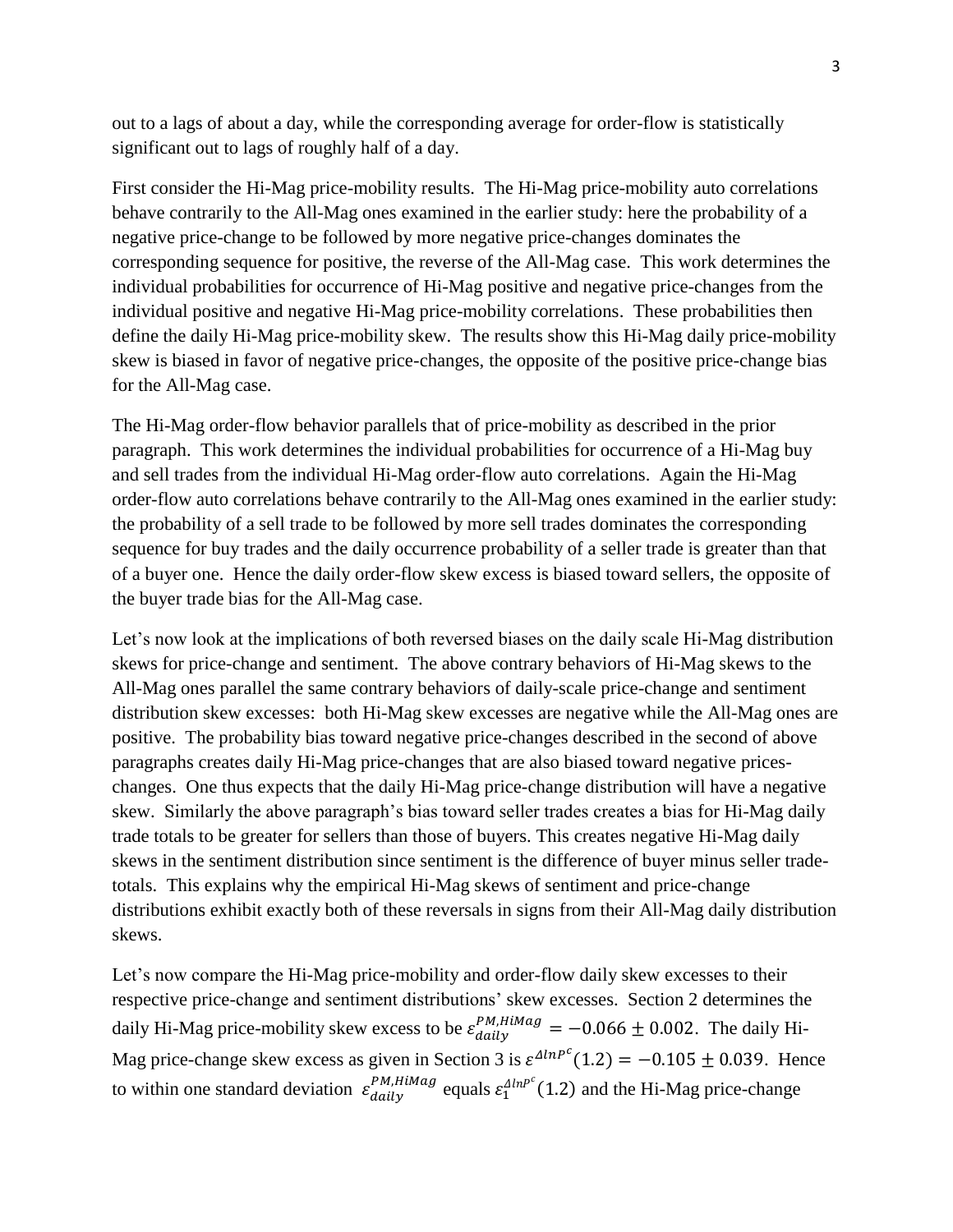fluctuations carry the imprints of the Hi-Mag intraday price-mobility correlations. Section 2 also gives the daily Hi-Mag order-flow skew excess  $\varepsilon_{daily}^{OF, HiMag} = -0.035 \pm 0.002$ . The Hi-Mag skew excess for sentiment given in Section 3 is  $\varepsilon_1^{N_B - N_S}(0.8) = -0.078 \pm 0.061$ . The latter two quantities' one-standard deviation regions overlap. Hence the daily Hi-Mag sentiment fluctuations carry the imprint of the Hi-Mag intraday auto correlations.

This work then goes on to present and compare the daily positive and negative branches of the cumulative distributions of sentiment and price-change and finds that the two distributions are nearly identical. Next it examines the daily scale behaviors of the price-change and sentiment skew excesses with increasing threshold magnitudes. Both skew excesses decrease roughly linearly with increasing threshold magnitudes in essentially identical manners. The correlation of the behaviors with increasing magnitudes of the sentiment and price-change excesses is 88%.

This work next considers the seven-day scale positive and negative branches of the cumulative distributions of sentiment and price-change. The price-change cumulative distributions show marked increases in skews with obvious widenings of the separations between the positive and negative branches over those on the daily scale. This indicates appreciable growth of the sevenday scale skews above their initial daily strengths. The sentiment cumulative distributions do not openly exhibit increases in skew due to classification errors as noted at the end of the next paragraph.

Finally this work compares the daily and seven-day scale price-change and sentiment skew excesses behaviors with increasing threshold magnitudes. For price-change both the positive and negative skew excesses at the seven-day scale show significant amplification above their daily scale values. The positive skews increase by factors greater than one and up to two above their daily scale values, while the negative ones increase by factors greater than one and up to three. Thus the initial daily skews for price-change amplify significantly as the scales increase. A similar amplification with increasing scales also occurred for the All-Mag price-change skew in the earlier study. On the other hand comparisons of the Hi-Mag skew excesses for sentiment to their daily values in the present study do not show amplification of skews. For positive skews on the seven-day scale, there are more skews with values below their daily ones than there are with values above their daily ones. The negative skews actually show a trend of skew-magnitude shrinkage from daily values: the negative seven-day skews systematically lie above the negative daily ones. As discussed in more detail in the earlier study, the anemic growth there of the allmagnitude skews and the lack of growth and shrinkage here for higher magnitude fluctuations in the seven-day sentiment skews is due to errors introduced by classification method used to determine buyer and seller trades.

The remainder of this paper is structured as follows. Section 2 presents the Hi-Mag intraday sign-correlations results for price-mobility and order-flow for various lag times. This section also determines the daily Hi-Mag price-mobility skew excess and the daily Hi-Mag order-flow skew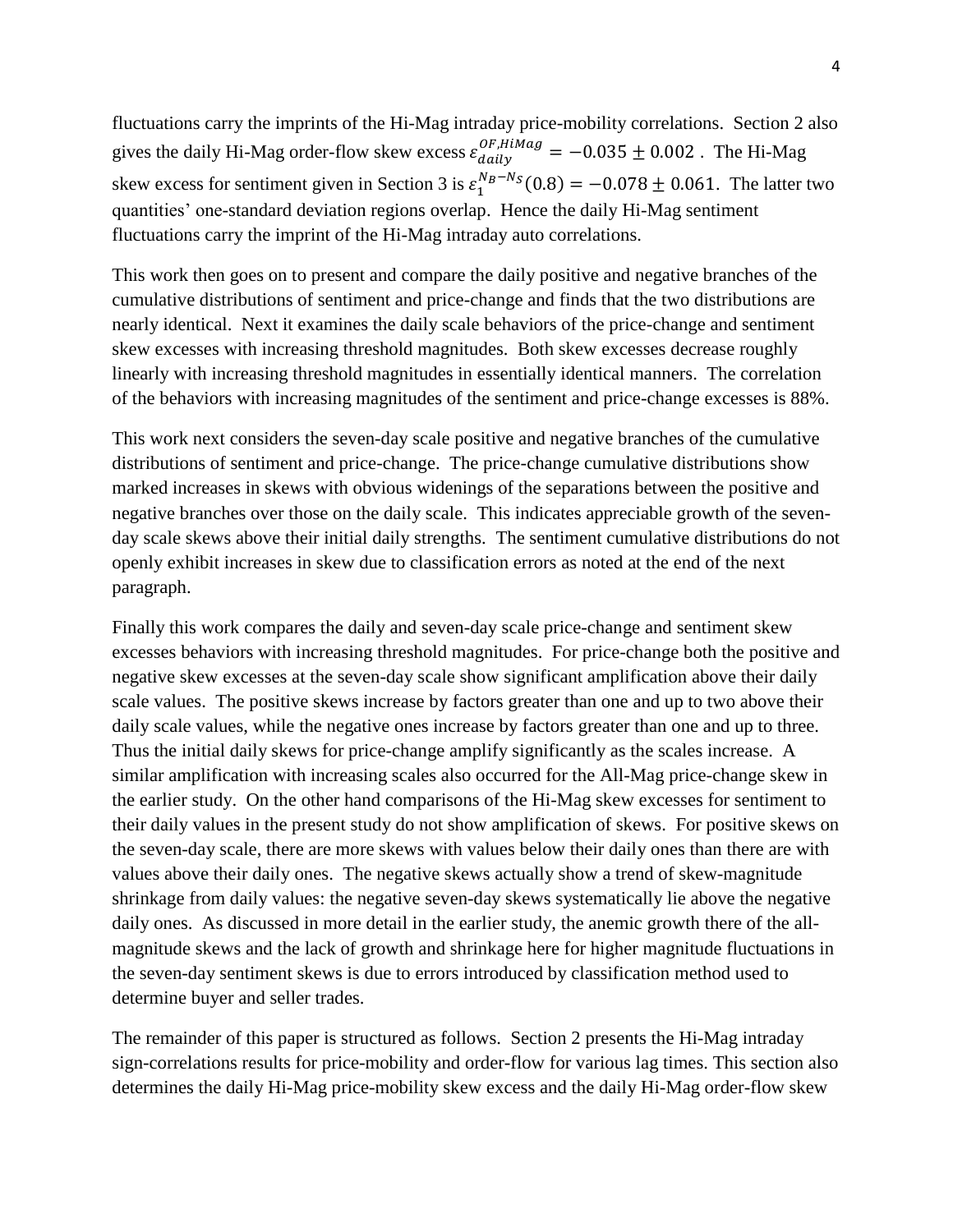excess. Section 3 defines the positive and negative branches of the cumulative distributions above given threshold magnitudes for price-change and bull-bear sentiment. It uses these cumulative distributions to define skew excess for higher magnitude fluctuations above given threshold magnitudes. This section then discusses the behaviors of the two branches of the cumulative distributions as well as the skew excess' behavior with increasing threshold magnitudes for both sentiment and price-change on the daily and seven day scales. Section 4 summarizes the results and conjectures how trader activities give rise to the Hi-Mag negative biases in price-mobility and order-flow that produce the negative skews in price-change and sentiment. The Appendix describes the sign auto correlations produced by skewed independent distributions.

# **2. Long-Term Intraday Sign-Correlations for Price-Mobility and Order-Flow at High-Magnitudes**

This section defines and presents the high-magnitude (Hi-Mag) price-mobility and order-flow long-term intraday sign-correlations. It also determines the Hi-Mag daily price-mobility and order-flow skew excesses.

To determine each of these Hi-Mag auto correlations one must first remove the overwhelmingly dominant correlations produced by the fluctuations below the high magnitude demarcation boundaries. These boundaries are determined in Section 3, and are different for price-change and sentiment. This study removed the dominant correlations by replacing each respective empirical low-magnitude fluctuation by a corresponding symmetric and independent-sign fluctuation having unity magnitude. <sup>6</sup> Because the signs of the latter fluctuations are symmetric and uncorrelated their net contribution to auto correlations is zero, leaving only the auto correlation due to the Hi-Mag empirical fluctuations.

#### **2.1 Long-Term Intraday Sign-Correlations for Hi-Mag Price-Mobility**

 $\overline{\phantom{a}}$ 

The Hi-Mag lower boundary is determined in Section 3 to be given by  $1.2\sigma_1^{AlnP^c}$  where  $\sigma_1^{AlnP^c}$ 0.0106 is the daily price-change volatility. To determine the Hi-Mag auto correlation one keeps the original empirical trades only when the intraday price  $P_{i_t}$  satisfies the minimum price-change condition

 $<sup>6</sup>$  In C++, suitable sets of symmetric and independent-sign fluctuations can be generated from the random number</sup> generator rand() by dividing each of its outputs by the maximum number it generates ( $\overline{RAND}$  MAX), and assigning a fluctuation of −1 for each result less than one half and +1 for each otherwise result.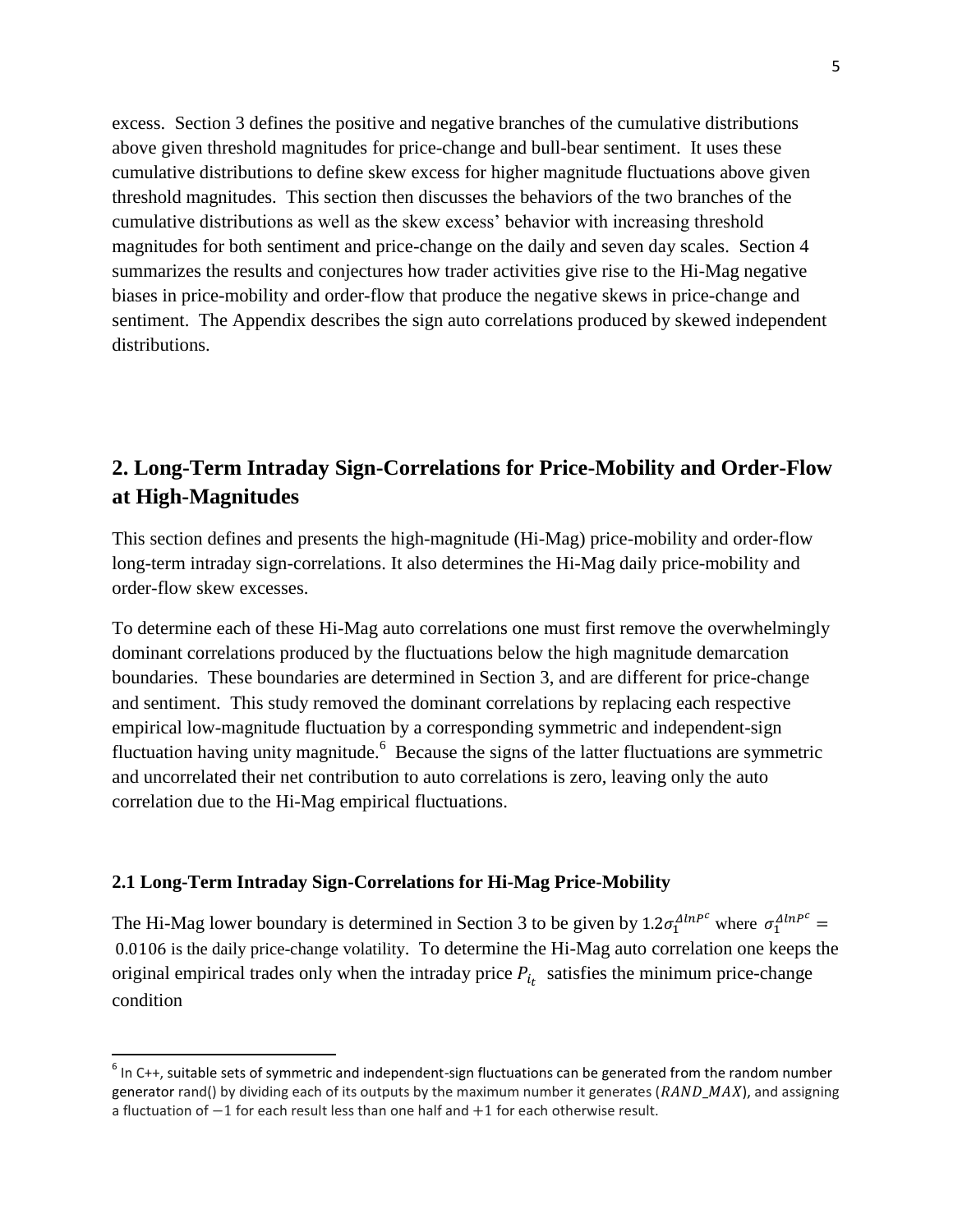$$
\left| \ln P_{i_t} - \ln P_{i-1}^c - \langle \ln(P_j^c/P_{j-1}^c) \rangle \right| \ge 1.2 \sigma_1^{\Delta \ln P^c}, \tag{2.1.1}
$$

where  $\langle ln(P_j^c/P_{j-1}^c) \rangle = 0.000466$  is the mean or drift and  $P_{i-1}^c$  is the prior day's closing price. Each fluctuation that fails to satisfy equation (2.1.1) is replaced by an independent-sign symmetric fluctuation as described in footnote 6. The procedures for determining the pricemobility correlations for this transformed data set at lag time  $\tau$  are detailed in Subsection 2.7 of the earlier study (Mazurek 2017). This now determines the Hi-Mag auto correlations since the substituted independent-sign fluctuations give no net contribution.

Figure 2.1.1 below gives the individual price-mobility sign-correlations  $C_{++}^{HiMag}(\tau)$ ,  $C_{--}^{HiMag}(\tau)$ , and the average price-mobility sign-correlation  $\bar{C}_{PM}^{HiMag}(\tau) = -C_{+-}^{HiMag}(\tau)$ . Labels appear on some correlations in the figure designating nominal<sup>7</sup> lagged clock times starting at about 13 minutes and moving progressively higher out to two days.



Figure 2.1.1 Individual Hi-Mag price-mobility sign-correlations  $C_{++}^{HiMag}(\tau)$ ,  $C_{--}^{HiMag}(\tau)$ , and the average price-mobility sign-correlations  $\bar{C}_{PM}^{HiMag}(\tau) = -C_{+-}^{HiMag}(\tau)$ .

The three standard deviation  $(\pm 0.0039)$  dotted lines run parallel to the horizontal axis and correspond to the individual price-mobility correlations<sup>8</sup>. The behaviors of the Hi-Mag pricemobility correlations have roughly similar general behaviors with increasing lags as those of the All-Mag ones in the earlier study, although their starting values are much smaller and ending values at large  $\tau$  are appreciably different. The most striking difference from the All-Mag auto

The clock times correspond to averages and are nominal in the sense that their corresponding standard <sup>7</sup><br>The clock times correspond to averages and are nominal in the sense that their corresponding standard deviations may be comparable to the averages or even larger.

 $^8$  The average price-mobility correlations have a lower standard deviation of  $\pm 0.0019$ .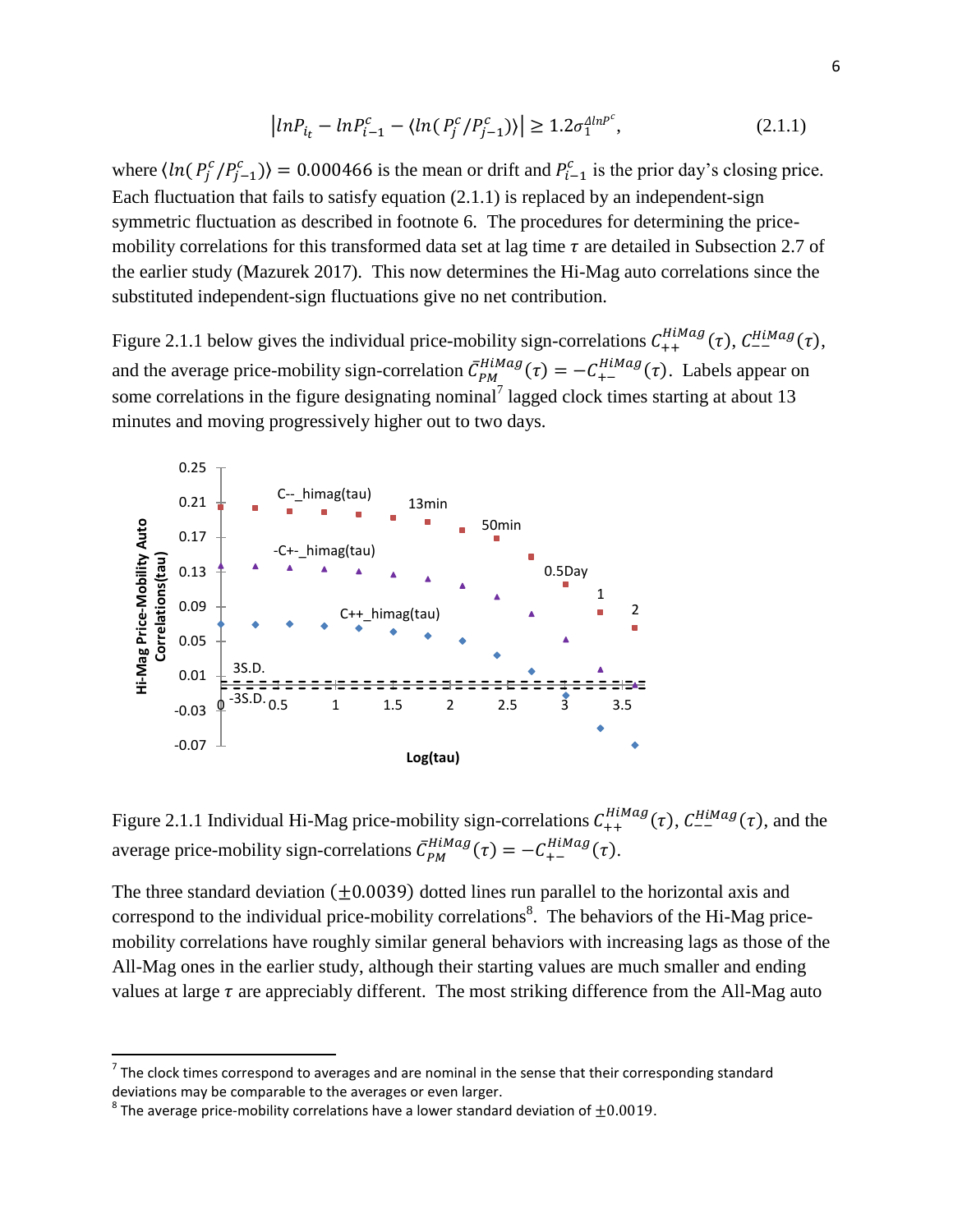correlations are that the dominant correlations are reversed here so that  $C_{--}^{HiMag}(\tau) > C_{++}^{HiMag}(\tau)$ at all lags  $\tau$ .

The individual correlations of  $C_{++}^{H i M a g}(\tau)$  and  $C_{--}^{H i M a g}(\tau)$  at the highest lag have reached roughly equal magnitudes but have differing signs with the respective values of about −0.069 and 0.066. The corresponding All-Mag correlations also had equal constant magnitudes with different signs at highest lags. The Appendix shows that this type of behavior with equal correlation magnitudes but opposite signs for the individual sign correlations arises from skewed independent fluctuation distributions.

Let's now consider the probabilities of positive and negative price-changes at lags corresponding to the daily scale for  $\tau \sim 10^{3.3} \sim 2000$ . Using equations (2.7.10) of Subsection 2.7 in the earlier work (Mazurek 2017) one obtains the daily positive and negative price-change probabilities of  $P_+^{HiMag} = 0.467 \pm 0.001$  and  $P_-^{HiMag} = 0.533 \pm 0.001$ , respectively, where for simplicity the lag designation is suppressed. The daily Hi-Mag price-mobility skew excess is then given by

$$
\varepsilon_{daily}^{PM, HiMag} = P_{+}^{HiMag} - P_{-}^{HiMag} = -0.066 \pm 0.002 \tag{2.1.2}
$$

Let's compare the above daily Hi-Mag price-mobility with the Hi-Mag price-change skew excess determined in Section 3 for the longest duration IVE data set  $\varepsilon_1^{AlnP^c}(1.2) = -0.105 \pm 0.039$ . One sees that the one-standard deviations regions overlap so that the two skews are effectively equal. Thus the Hi-Mag fluctuations carry the imprint of the intraday price-mobility correlations.

## **2.2 Long-Term Intraday Sign-Correlations for Hi-Mag Order-Flow**

The Hi-Mag lower boundary for sentiment is determined in Section 3 to be  $0.8\sigma_1^{N^B-N^S}$ , where the daily sentiment volatility is  $\sigma_1^{N^B - N^S} = 300.2$ . To determine the Hi-Mag auto correlation one keeps the original empirical trades only when the intraday totals  $N_{i_t}^B - N_{i_t}^S$  satisfy the minimum pricechange condition

$$
\left| N_{i_t}^B - N_{i_t}^S - \langle N_j^{N^B - N^S} \rangle_1 \right| \ge 0.8 \sigma_1^{N^B - N^S}, \tag{2.2.1}
$$

where  $\langle N_j^{N^B-N^S} \rangle_1 = 49.8$  is the daily sentiment mean or drift. Each fluctuation that fails to satisfy equation (2.2.1) is replaced by an independent-sign fluctuation as described in footnote 6. The procedures for determining the price-mobility correlations for this transformed data set at lag time  $\tau$  are detailed in Subsection 2.7 of the earlier study (Mazurek 2017). This now determines the Hi-Mag auto correlations for sentiment since the substituted independent-sign fluctuations give no net contribution.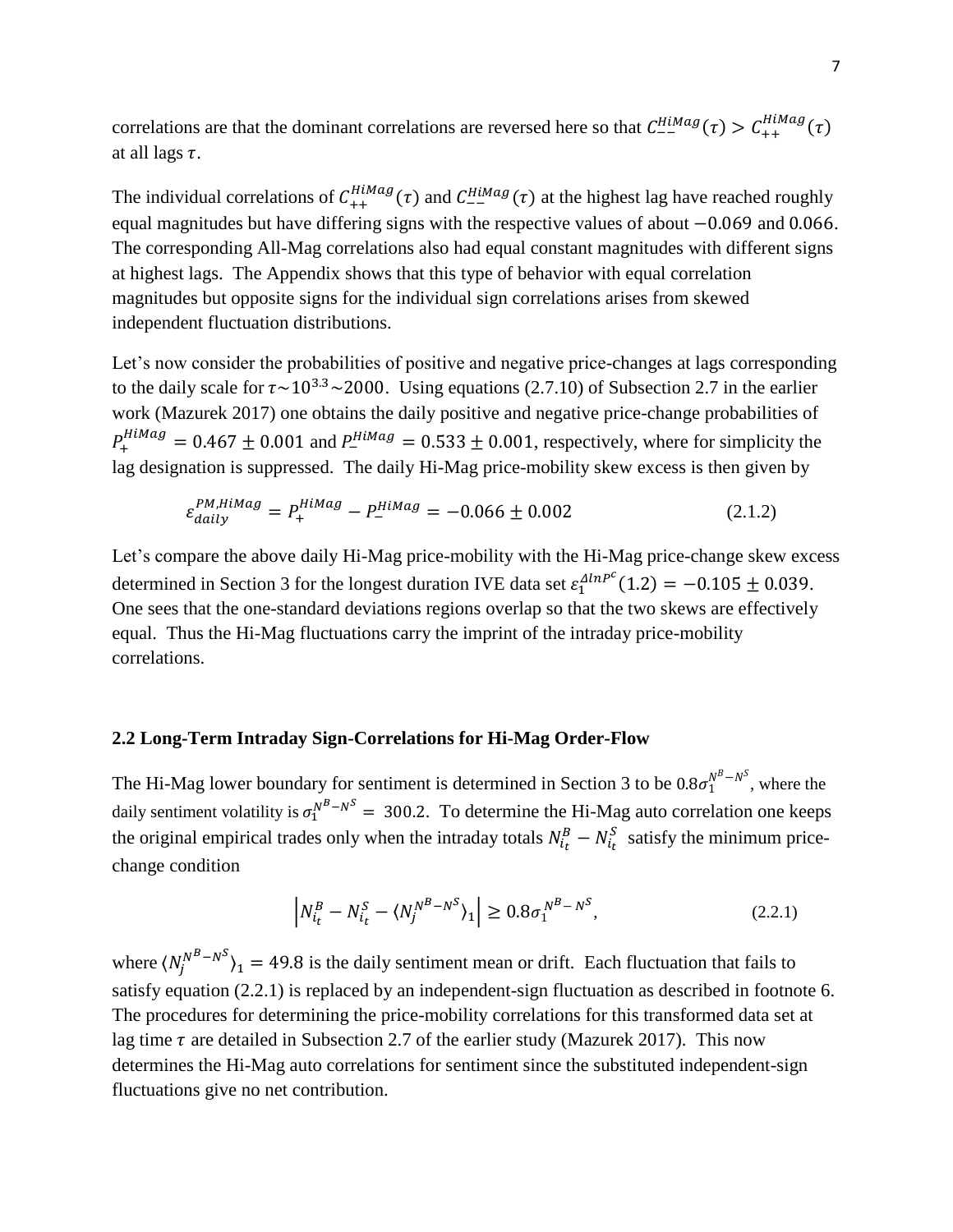

Figure 2.2.1 Individual Hi-Mag order-flow sign-correlations  $C_{BB}^{HiMag}(\tau)$ ,  $C_{SS}^{HiMag}(\tau)$ , and the average order-flow sign-correlations  $\bar{C}_{OF}^{HiMag}(\tau) = -C_{BS}^{HiMag}(\tau)$ .

Figure 2.2.1 above gives the individual order-flow sign-correlations  $C_{BB}^{HiMag}(\tau)$ ,  $C_{SS}^{HiMag}(\tau)$ , and the average price-mobility sign-correlation  $\bar{C}_{OF}^{HiMag}(\tau) = -C_{BS}^{HiMag}(\tau)$ .<sup>9</sup> Labels appear on some correlations in the figure designating nominal<sup>10</sup> lagged clock times starting at about 0.8 minutes and moving progressively higher out two days. The three standard deviation  $(\pm 0.0039)$  dotted lines are parallel to the horizontal axis and correspond to the individual order-flow correlations<sup>11</sup>. The behaviors of the Hi-Mag order-flow correlations have roughly similar behaviors with increasing lags as those of the All-Mag ones in the earlier study, although their starting values are much smaller and ending values at the largest lags are different. As in the case of pricemobility above, The most striking difference from the All-Mag auto correlations are that the dominant correlations are reversed here so that  $C_{SS}^{HiMag}(\tau) > C_{BB}^{HiMag}(\tau)$  at all lags  $\tau$ .

As was the case for price-mobility, the individual correlations of  $C_{BB}^{HiMag}(\tau)$  and  $C_{SS}^{HiMag}(\tau)$  at the highest lag reached roughly equal magnitudes with differing signs and have the respective values of −0.004 and 0.005. The corresponding All-Mag correlations in the earlier study also had constant magnitudes with opposite signs at the highest lags. Such correlation behavior again

l

 $^9$  All these correlations are Lee-Ready quantities (cf. Subsection 2.4 in Mazurek 2017) but for notational simplicity the LR superscript is suppressed here.

 $10$  The clock times correspond to averages and are nominal in the sense that their corresponding standard deviations may be comparable to the averages or even larger.

<sup>&</sup>lt;sup>11</sup> The average order-flow correlations have a lower standard deviation of  $\pm 0.0019$ .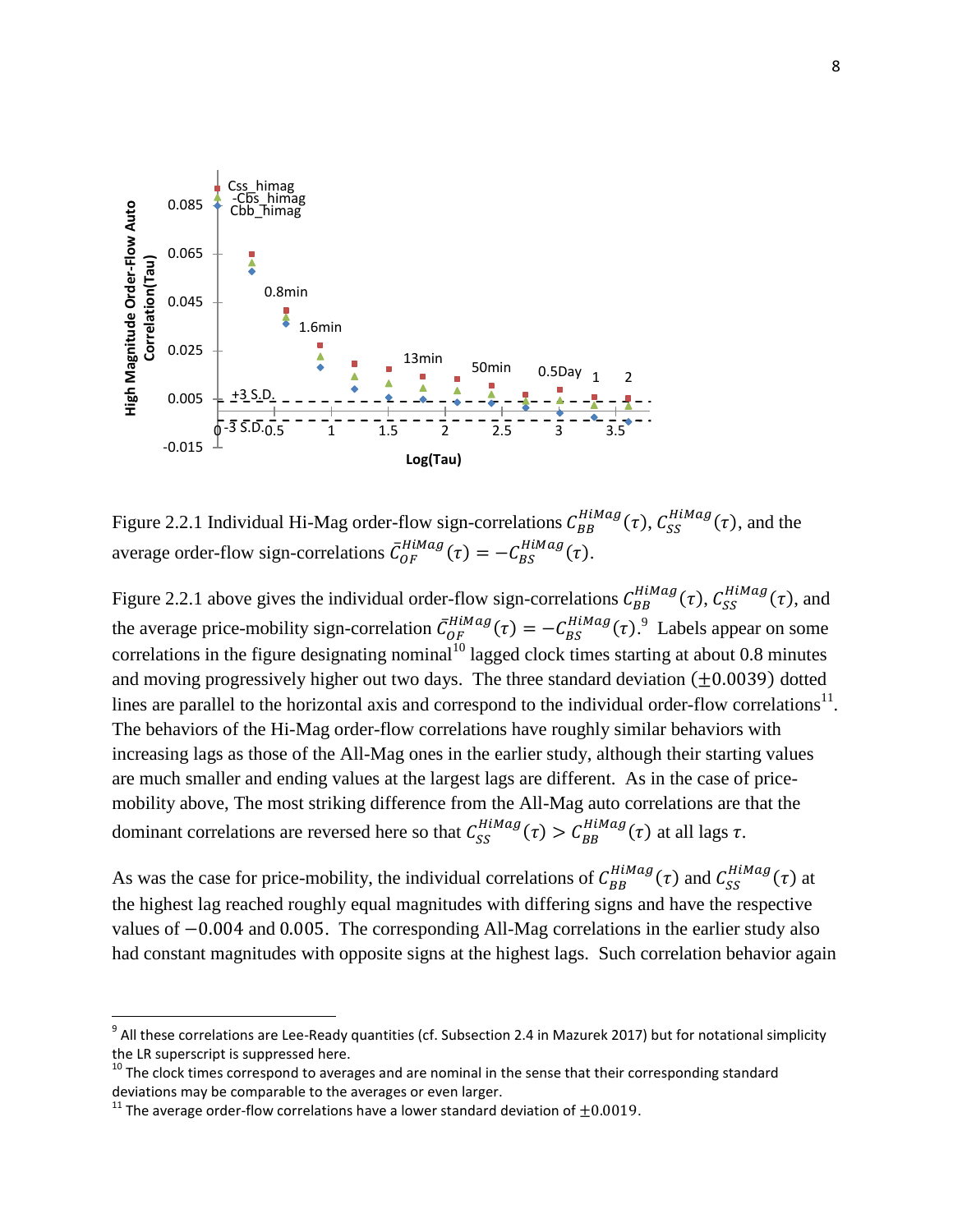indicates that the highest lag correlations are coming from skewed independent order-flow fluctuations (cf. Appendix).

Let's now consider the probabilities of buyer and seller trades at lags corresponding to the daily scale for  $\tau \sim 10^{3.3} \sim 2000$ . Using equation (2.4.8) of Subsection 2.4 in the earlier work (Mazurek 2017) one obtains the daily buyer and seller trade probabilities  $P_B^{HiMag} = 0.483 \pm 0.002$ and  $P_S^{HiMag} = 0.518 \pm 0.002$ , respectively, where for simplicity the lag designation is suppressed. One then obtains the following daily skew for order-flow.

$$
\varepsilon_{daily}^{OF, HilMag} = P_B - P_S = -0.035 \pm 0.004 \tag{2.2.2}
$$

Now compare this daily Hi-Mag order-flow skew excess with the Hi-Mag price-change skew excess determined in Section 3 for the IVE data set  $\varepsilon_1^{N_B-N_S}(0.8) = -0.078 \pm 0.061$ . One sees that the one-standard deviation regions overlap. Thus the high magnitude price-change fluctuations carry the imprint of the Hi-Mag order-flow correlations.

## **3. Positive and Negative Branches of Cumulative Distributions and Skew Excess Behaviors with Increasing Threshold Magnitudes**

This section defines the positive and negative branches of the cumulative distributions of bullbear sentiment and price-change. It uses these to define the skew excess above a given threshold magnitudes and to set the lower boundary of the high magnitude fluctuation regions for both distributions. This section also discusses the behaviors of the two branches of the cumulative distributions as well as the skew excess' behavior with increasing threshold magnitudes for both sentiment and price-change on the daily and seven day scales.

To consider in more detail the empirical skew characteristic of the logarithmic price-changes, one needs to define suitable skew parameters. To prepare for this definition let's first consider the positive and negative branches of the cumulative distribution for price-change. For a given scale s, the these branches of the cumulative distribution at or above a given magnitude  $m<sub>s</sub>$  are given by

$$
F_{\pm,s}^{\Delta l n P^c} \left( m_s / \sigma_s^{\Delta l n P^c} \right) = \frac{1}{N_s^{tot}} \sum_{i=1}^{N_s^{tot}} \Theta \left( \pm z_{i,s}^{\Delta l n P^c} / \sigma_s^{\Delta l n P^c} - m_s / \sigma_s^{\Delta l n P^c} \right), \quad (3.1)
$$

where  $z_s^{AlnP^c}$  is the drift-free price-change<sup>12</sup>,  $\sigma_s^{AlnP^c}$  the volatility,  $N_s^{tot}$  is the number of pricechanges at scale s, and  $\Theta(y)$  is the unit step function that equals zero for  $y < 0$  and unity

l

 $^{12}$  The drift-free price-changes on the daily and higher scales are detailed in Subsections 2.5 and 2.6 of the earlier study (Mazurek 2017).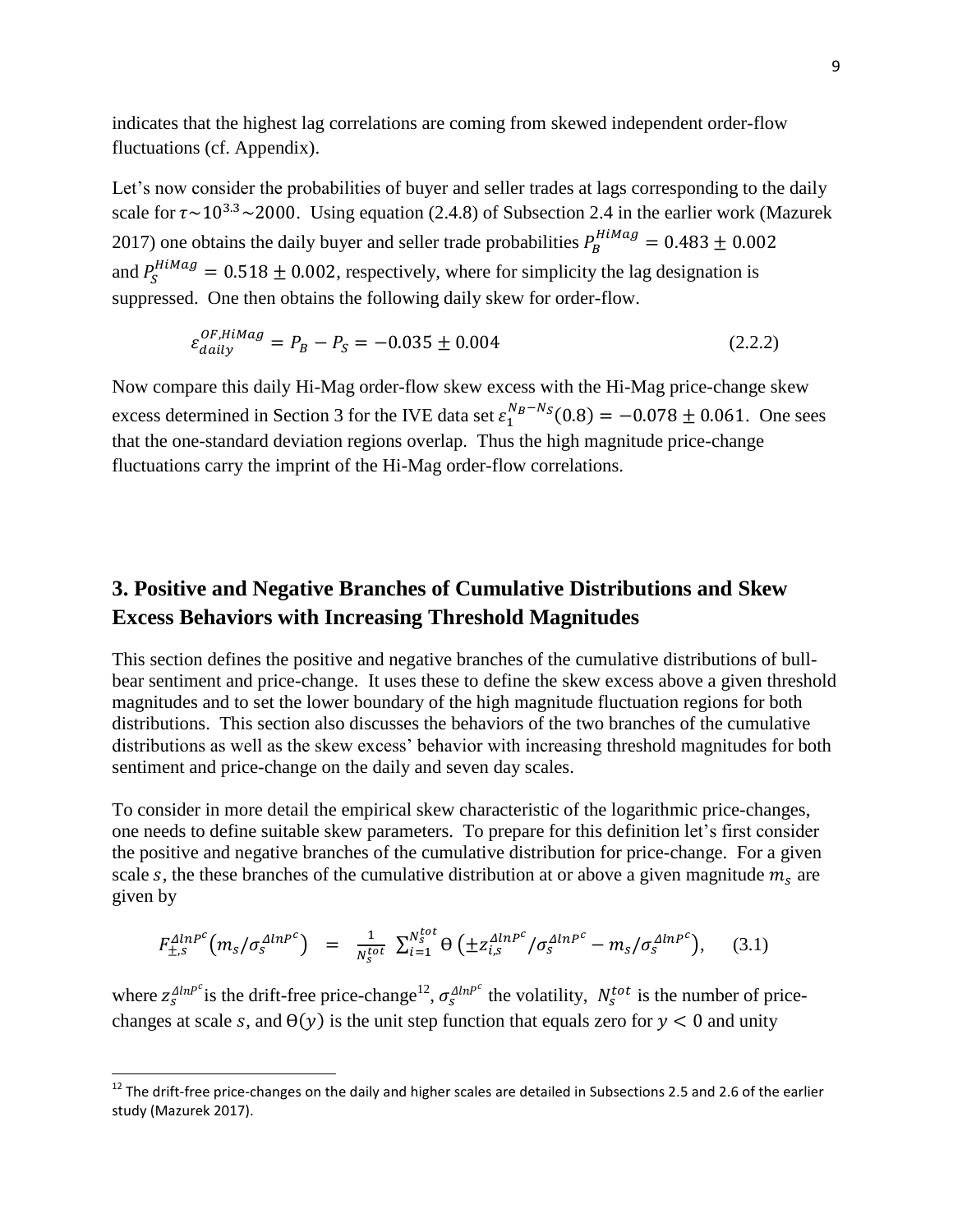otherwise. Now define the price-change skew excess above magnitude  $m<sub>s</sub>$  using the cumulative distributions at or above this given threshold magnitude as

$$
\varepsilon_{S}^{\Delta l n P^c} \left( m_S / \sigma_S^{\Delta l n P^c} \right) = \frac{F_{+,S}^{\Delta l n P^c} \left( m_S / \sigma_S^{\Delta l n P^c} \right) - F_{-,S}^{\Delta l n P^c} \left( m_S / \sigma_S^{\Delta l n P^c} \right)}{F_{+,S}^{\Delta l n P^c} \left( m_S / \sigma_S^{\Delta l n P^c} \right) + F_{-,S}^{\Delta l n P^c} \left( m_S / \sigma_S^{\Delta l n P^c} \right)} \,. \tag{3.2}
$$

The corresponding functions for the bull-bear sentiment variable are obtained via the substitutions:  $\Delta lnP^c \rightarrow N^B - N^S$  in equations (3.1) and (3.2) where  $N^B (N^S)$  denote buyer (seller) trade totals.

The lower boundary of the high magnitude region can be set by the following considerations. For continuous distributions, the cumulative distributions are expressed in terms of their probability density functions  $f_{\pm}(m/\sigma)$  as  $F_{\pm}(m/\sigma) = \int_{m/\sigma}^{\infty} f_{\pm}(y)$  $\int_{m/\sigma}^{\infty} f_{\pm}(y) dy$ . For simplicity the latter equations suppress the designations for sentiment, price-change, and scale. The lower boundary of the Hi-Mag regions is then defined as the point where the difference  $F_+(m/\sigma) - F_-(m/\sigma)$ takes on its minimum value<sup>13</sup>. At this point  $m_{\min[F_{+}-F_{-}]}$ , the positive and negative density functions are equal and  $-f_+(m_{\min[F_+-F_-]}/\sigma)+f_-(m_{\min[F_+-F_-]}/\sigma) > 0$  for  $m > m_{\min[F_+-F_-]}$ . This minimum point is the lower boundary of the region where negative density distribution dominates the positive one for the continuous case. The daily high magnitude skew excess is now defined as  $\varepsilon(m_{\min[F,-F]}/\sigma)$ . The latter skew characterizes the Hi-Mag fluctuations in the same way as all of the fluctuations are characterized by the All-Mag skew  $\varepsilon(0)$ . These considerations should also apply to the empirical distributions and this study uses the minimums of the sentiment and price-change cumulative distribution differences to define the Hi-Mag boundary.

Using closing price data<sup>14</sup> of the iShares S&P 500 Value ETF with ticker symbol IVE that has a total duration of  $N_{tot} = 4347$  days or about 17.4 years for price-change one obtains  $m_{\min[F_{+}-F_{-}]}^{\Delta l n P^c} = 1.2 \sigma_1^{\Delta l n P^c}$  and the daily price-change skew excess for the Hi-Mag region is  $\varepsilon_1^{\Delta l n P^c} (1.2) = -0.105 \pm 0.039.$ 

The determination of sentiment Hi-Mag demarcation point uses the IVE data set described in Subsection 2.1 of the earlier study (Mazurek 2017) which has a shorter duration of about five years to obtain  $m_{\text{min}[F_+-F_-]}^{N^B-N^S} = 0.8 \sigma_1^{N^B-N^S}$  and the daily sentiment skew excess for the Hi-Mag region is  $\varepsilon_1^{N_B - N_S}(0.8) = -0.078 \pm 0.061$ . All following results in this section also use the latter data set.

 $\overline{a}$ 

 $13$  This procedure fails for symmetric distributions where the difference of the cumulative distributions vanishes everywhere, leaving the Hi-Mag boundary undefined.

<sup>&</sup>lt;sup>14</sup> The closing prices are from Yahoo! Finance and the data set spans the duration from 5/26/2000 to 9/8/2017.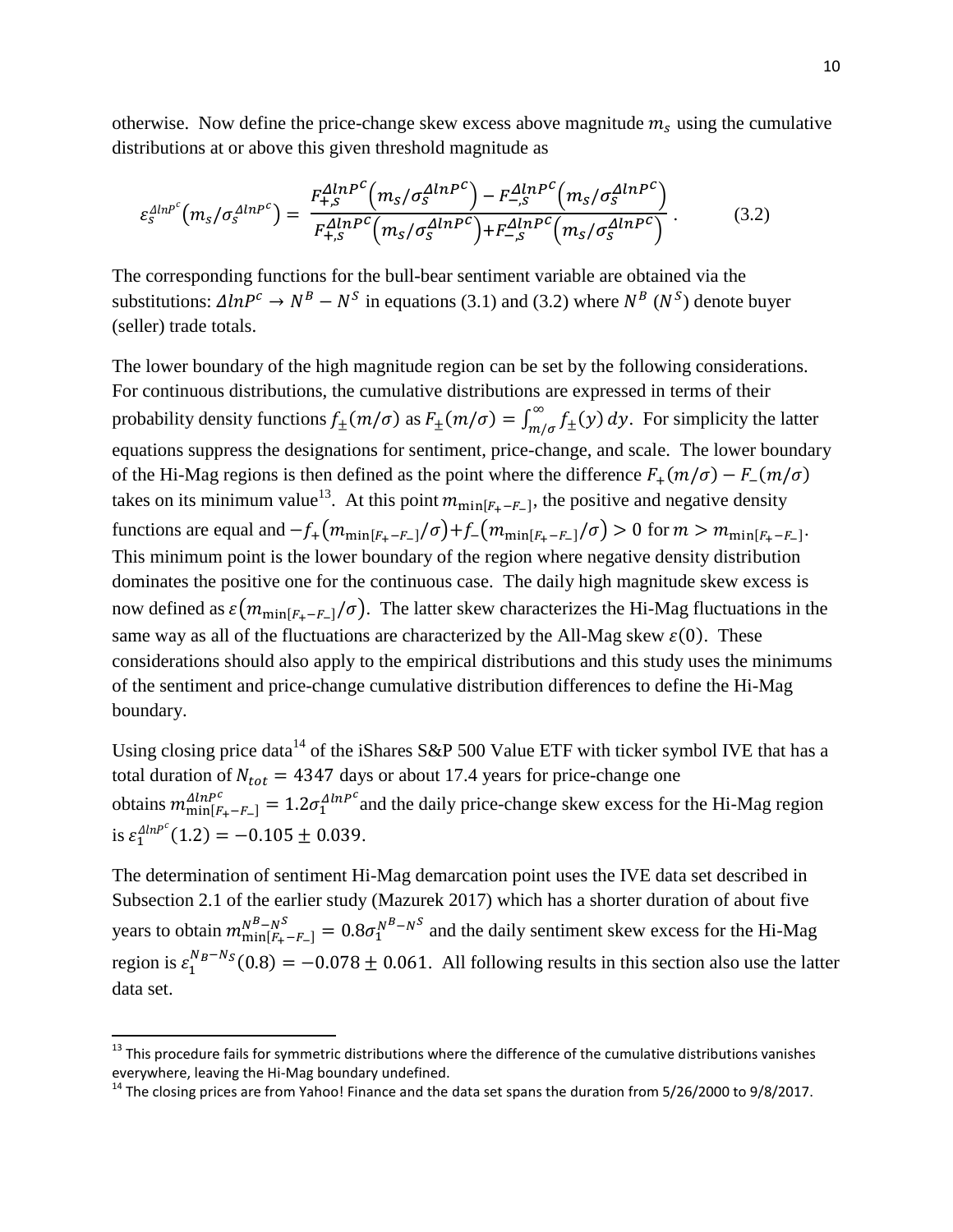Let's now look at the behaviors with increasing threshold magnitudes of the sentiment and pricechange cumulative distributions and skew excesses. Figure 3.1 below shows the daily scale positive and negative branches of the cumulative distributions of price-change and sentiment (the latter is plotted displaced downward by one unit). One sees that to within the resolution in this figure both distributions are essentially the same.



Figure 3.1  $F_{\pm,1}^{AlnP^c}(m_1/\sigma_1^{AlnP^c}) = \text{Fpc} \pm (\text{m/s})$  and  $F_{\pm,1}^{N^B - N^S}(m_1/\sigma_1^{N^B - N^S}) = \text{Fsnt} \pm (\text{m/s})$ , on the daily scale. The sentiment plot is displaced downward by one unit.



Figure 3.2 Variations of  $\varepsilon_s^{AlnP^c}(m_s/\sigma_s^{AlnP^c})$  and  $\varepsilon_s^{N^B-N^S}(m_s/\sigma_s^{N^B-N^S})$  on the daily scale.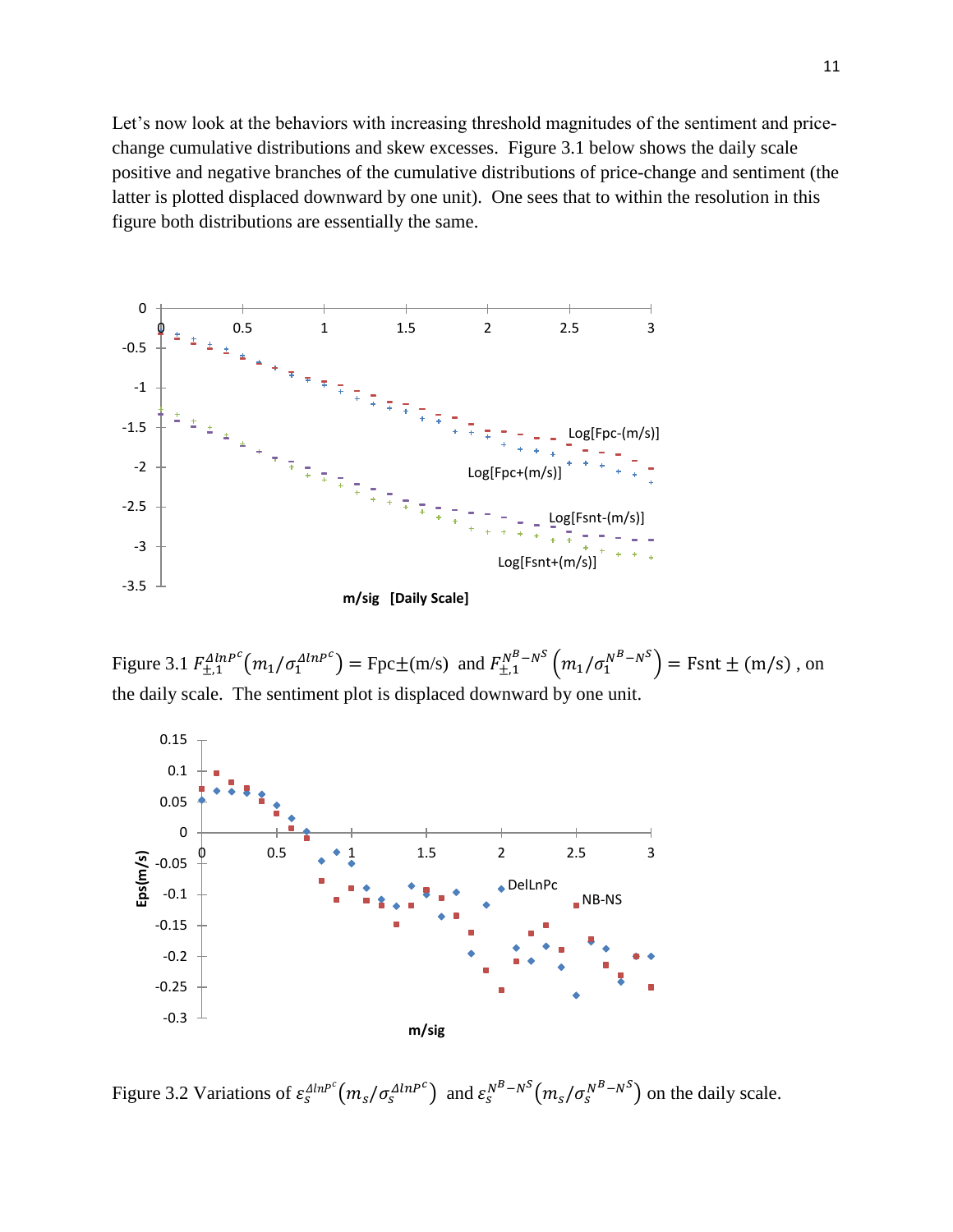Figure 3.2 gives variation of the sentiment and price-change skew excesses with increasing threshold magnitudes. There is considerable scatter in this Figure 3.2 due to the small samplesizes. However the behaviors of the two skews decrease roughly linearly with increasing fluctuation magnitudes and are quite similar. Figure 3.3 below shows the variations of  $\varepsilon_s^{N^B-N^S}(m_s/\sigma_s^{N^B-N^S})$  with  $\varepsilon_s^{AlnP^C}(m_s/\sigma_s^{AlnP^C})$  including the trend line and its  $R^2$  value. The correlation between the two skews is  $R = 88\%$ .



Figure 3.3 Correlation between  $\varepsilon_s^{AlnP^c} (m_s/\sigma_s^{AlnP^c})$  and  $\varepsilon_s^{N^B-N^S} (m_s/\sigma_s^{N^B-N^S})$  on the daily scale.



Figure 3.4  $F_{\pm,7}^{AlnP^c}(m_7/\sigma_7^{AlnP^c}) = \text{Fpc} \pm (m/s)$  and  $F_{\pm,7}^{N^B-N^S}(m_7/\sigma_7^{N^B-N^S}) = \text{Fsnt} \pm (m/s)$ , on the seven-day scale. The sentiment plot is displaced downward by one unit.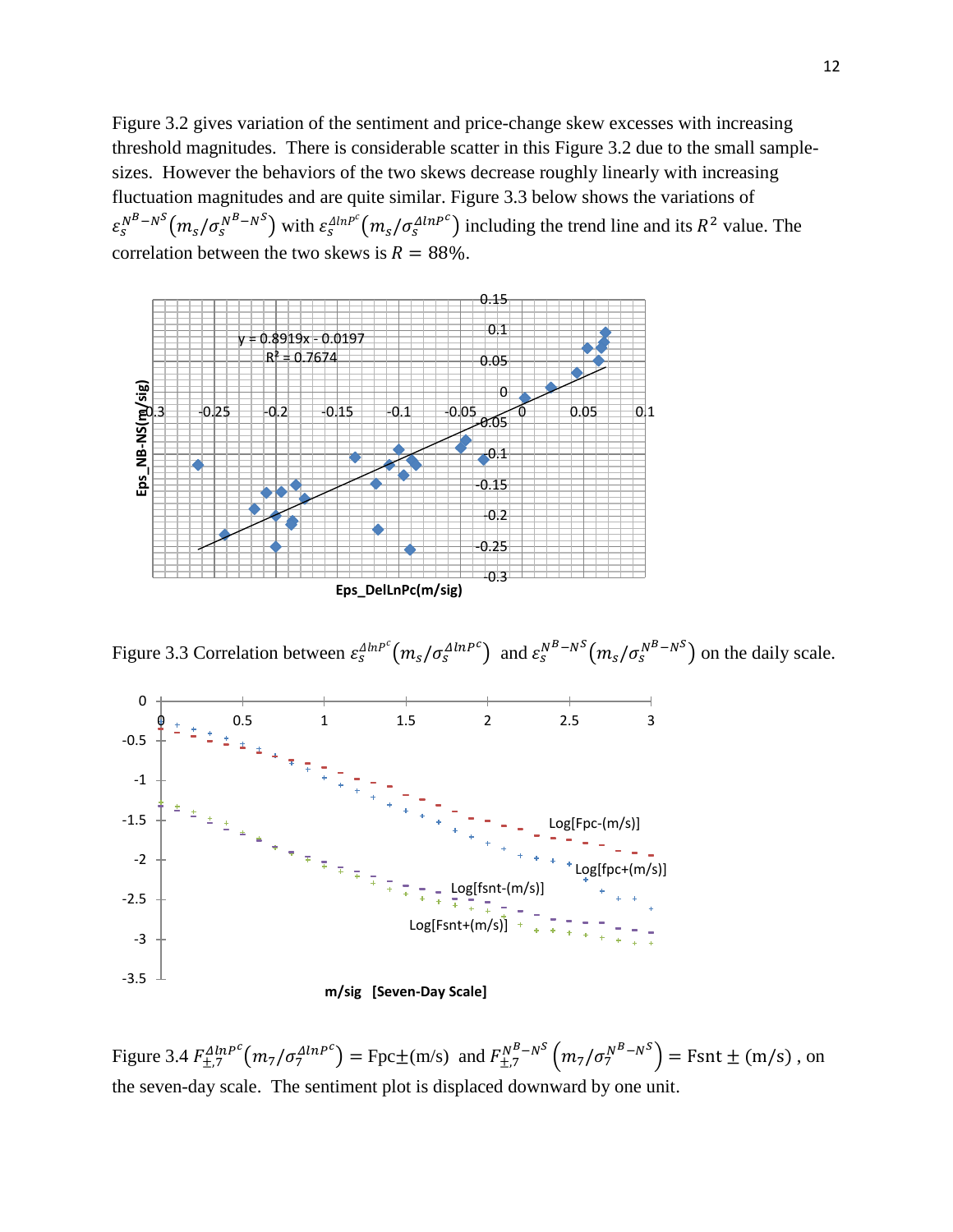Figure 3.4 shows the seven-day scale positive and negative branches of the cumulative distributions of price-change and sentiment (with the latter plotted displaced downward by one unit). One sees that the separations between the positive and negative branches of the pricechange cumulative distributions has widened appreciably relative to daily separations everywhere, but especially at high magnitudes above  $\sim 2.5 \sigma_7^{AlnPc}$ . Thus skews at all thresholds for price-change have markedly increased above the corresponding ones at the daily scale. On the seven-day scale the bull-bear sentiment cumulative distribution's positive and negative branches are essentially at the same separations as they were at the daily scale.

Figures 3.5 and 3.6 below compare the behaviors of the price-change and sentiment excesses with increasing fluctuation magnitudes on the daily and seven-day scales, respectively. The first figure shows that the price-change skew excesses at the seven-day scale amplify appreciably above their daily values everywhere they're non-zero. The amplification is greatest for negative skews at the highest magnitude thresholds. For positive skew excesses below  $\sim 0.7 \sigma_1^{AlnP^c}$  the amplification factors over daily values are around two for most of the points; for negative skews above  $\sim 0.9 \sigma_1^{AlnP^c}$  the amplification factors vary between 1.3 and 3.4.<sup>15</sup>



 $\overline{\phantom{a}}$ 

Figure 3.5 Comparing  $\varepsilon_1^{AlnP^c}(m_1/\sigma_1^{AlnP^c})$  and  $\varepsilon_7^{AlnP^c}(m_7/\sigma_7^{AlnP^c})$  with increasing thresholds.

A similar comparison of the seven-day and daily sentiment skews is shown in Figure 3.6 below. Within the relatively large scatter one can discern that the seven-day scale excesses systematically lie above those of the daily scale for thresholds above 0.8 times the volatility where they are negative. Thus the seven-day excess trend line lies above the daily one in these

<sup>&</sup>lt;sup>15</sup> Using the S&P500 Index's much larger data set from 1/3/1950 to 2/3/2010 with closing prices from Yahoo! to derive price-change skew excessed similar to those in Figure 3.6 one obtains the following amplification factors: positive skews below  $~\sim$ 0.6 $\sigma_1^{AlnP^C}$  have amplification factors that vary between 1.7 and 3, while negative skews above  ${\sim}0.7\sigma_1^{AlnP^{\mathcal{C}}}$ have amplification factors that vary between 2.3 and 7.3.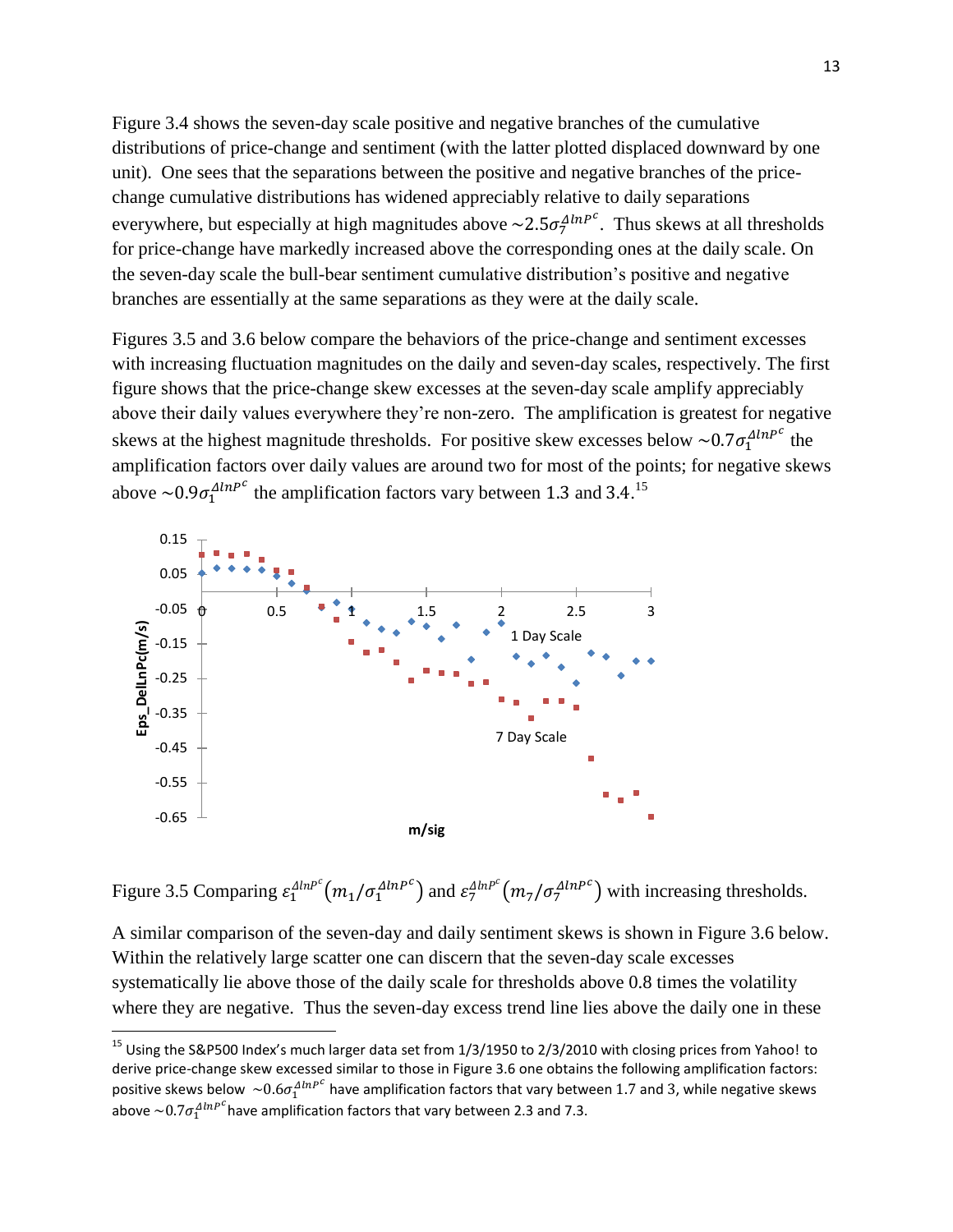regions. This means that most of these excesses have magnitudes below the corresponding ones on the daily scale. The positive skews in the figure show varying amplification and diminishment with increasing scale, although the All-Mag skew does lie above the daily one at the seven day scale.



Figure 3.6 Comparing behaviors of  $\varepsilon_1^{N^B-N^S} \left( m_1/\sigma_1^{N^B-N^S} \right)$  and  $\varepsilon_7^{N^B-N^S} \left( m_7/\sigma_7^{N^B-N^S} \right)$  with increasing thresholds. .

The lack of amplification of the seven-day sentiment skews daily values is due to errors introduced by classification method used to determine buyer and seller trades. The Lee and Ready (1991) classification procedure was used here to identify buyer and seller trades. The earlier study (Mazurek 2017) introduces a true signal fidelity parameter  $F_{TSS1.5LRN}(s)$  which represents the fraction of the series' components at each scale in which the true signal (TS) strongly dominates the Lee-Ready noise (LRN). At the daily scale  $F_{TSS1.5LRN}(s) = 0.7$ . Thus at the daily scale only  $\sim$  70% of the data set have strong signals relative to the noise. At the seven-day scale  $F_{T, S>1, 5LRN}(s) = 0.5$ , and only ~50% of the data have a strong signal. This accounts for the anemic rise over the daily scale value of the All-Mag sentiment skew and the decrease in strengths below daily values of the Hi-Mag sentiment skews with increasing scales.

## **4. Summary and Discussion**

Section 2 presented the Hi-Mag intraday sign-correlations of price-mobility. Comparing the latter to the All-Mag price-mobility sign-correlations, one sees smaller auto correlations strengths for the former relative to the latter starting at one lag, followed by similar downward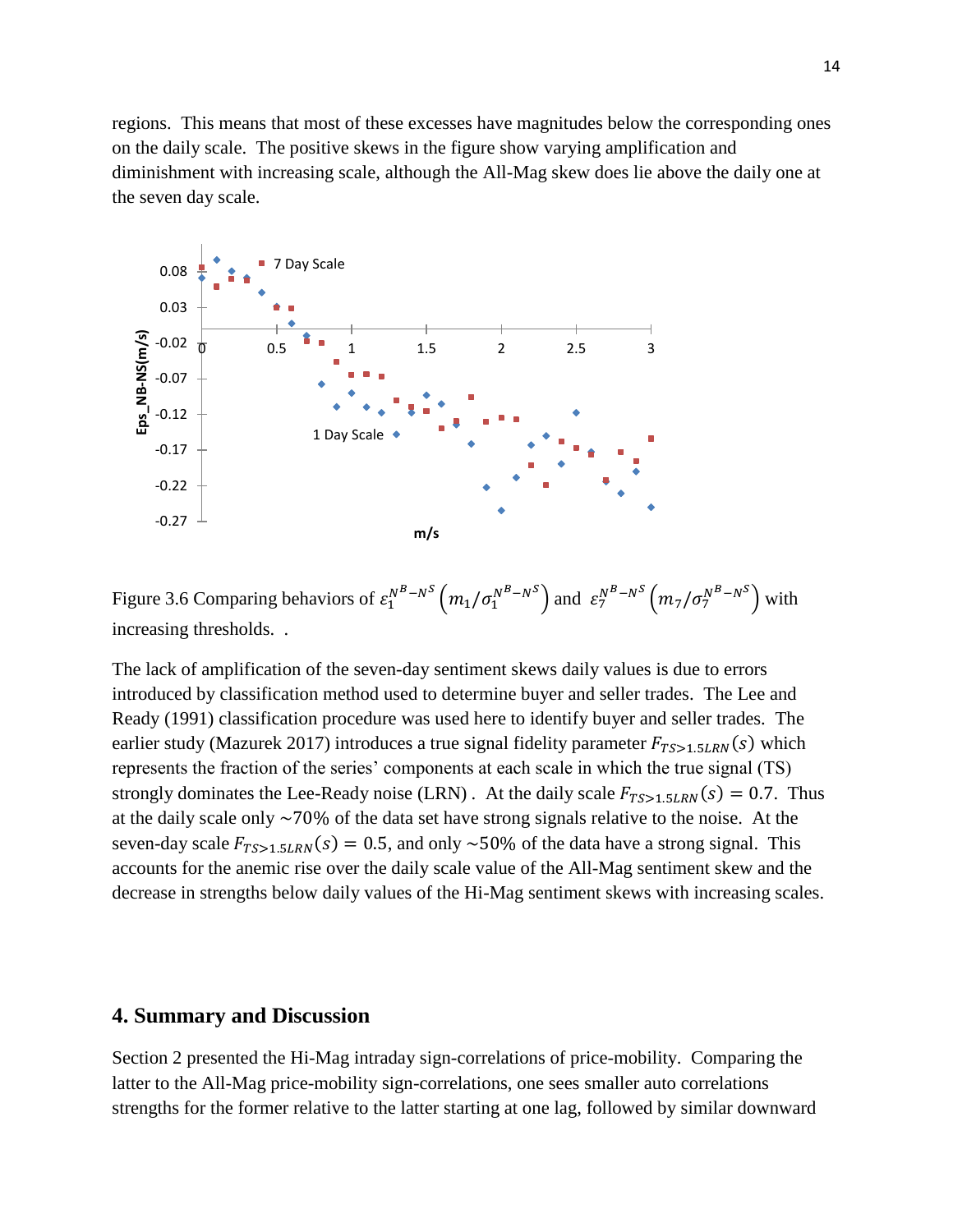swings but to different ending values at the lag of two days. However both have extreme persistence out to a couple lag days. The striking difference between the two sets of auto correlations is that for the Hi-Mag order-flow correlations the probability for a negative pricechange to be followed by more negative price-changes is stronger than probability of the corresponding sequence for positive price-changes. This reverses of the behaviors for the All-Mag case. Similarly for the Hi-Mag order-flow correlations the probability for a seller trade to be followed by another seller is greater than the corresponding sequence for buyer trades. This again is the reverse of the behaviors in the All-Mag case.

The existence of both these reversed auto correlations in the Hi-Mag data sets is remarkable. Recall that these data sets are created by replacing all intraday fluctuations below the high magnitude demarcation point by symmetric and independent-sign fluctuation which make no contribution to the auto correlations. The total number of the latter fluctuations is almost a factor of ten greater than the total of the Hi-Mag fluctuations. Thus the number of active contributor fluctuations creating the correlations in the modified data sets after the replacements are made is almost a factor of ten smaller and these fluctuations represent a much smaller subset of the original data set. Naively one expects that the much smaller subset of originally active contributors to the correlations will either exhibit the original data set's correlations in a degraded form or show no correlations. Instead the Hi-Mag sentiment and price-change results both exhibit highly persistent auto correlations with the dominant ones in the Hi-Mag regimes being reversed from those in the original All-Mag sentiment and price-change data.

The reversal of the dominant correlations the Hi-Mag cases results in the probability of occurrence of a positive price-change to be smaller than that of a negative price-change producing a negative daily price-mobility skew excess. Similarly the probability of occurrence of a buyer trade is smaller than that of a seller one resulting in a negative daily order-flow skew excess. These negative price-mobility and order-flow intraday skews thus create the negative daily scale price-change and sentiment distribution skews at high magnitudes that are observed in the daily empirical distributions.

Section 3 first considered on the daily scale the positive and negative branches of the cumulative distribution of price-change and sentiment along with the behavior of the skew excesses with increasing fluctuation magnitudes. It found that the daily price-change and sentiment cumulative distributions for the two were nearly identical. The daily behaviors with increasing threshold magnitudes of the price-change and sentiment skew excesses were also very similar. The correlation between the latter two was 88%. This section then considered the same quantities on the seven-day scale. Here the price-change positive and negative cumulative distribution branches noticeably widened their separations both at low and at high magnitudes with the widening being larger at high magnitudes. This indicates appreciable overall skew amplification over their daily values. The sentiment's positive and negative branches of the cumulative distribution, on the other hand, were essentially the same as the ones on the daily scale. This section then compared the sentiment behaviors with increasing threshold magnitudes on the daily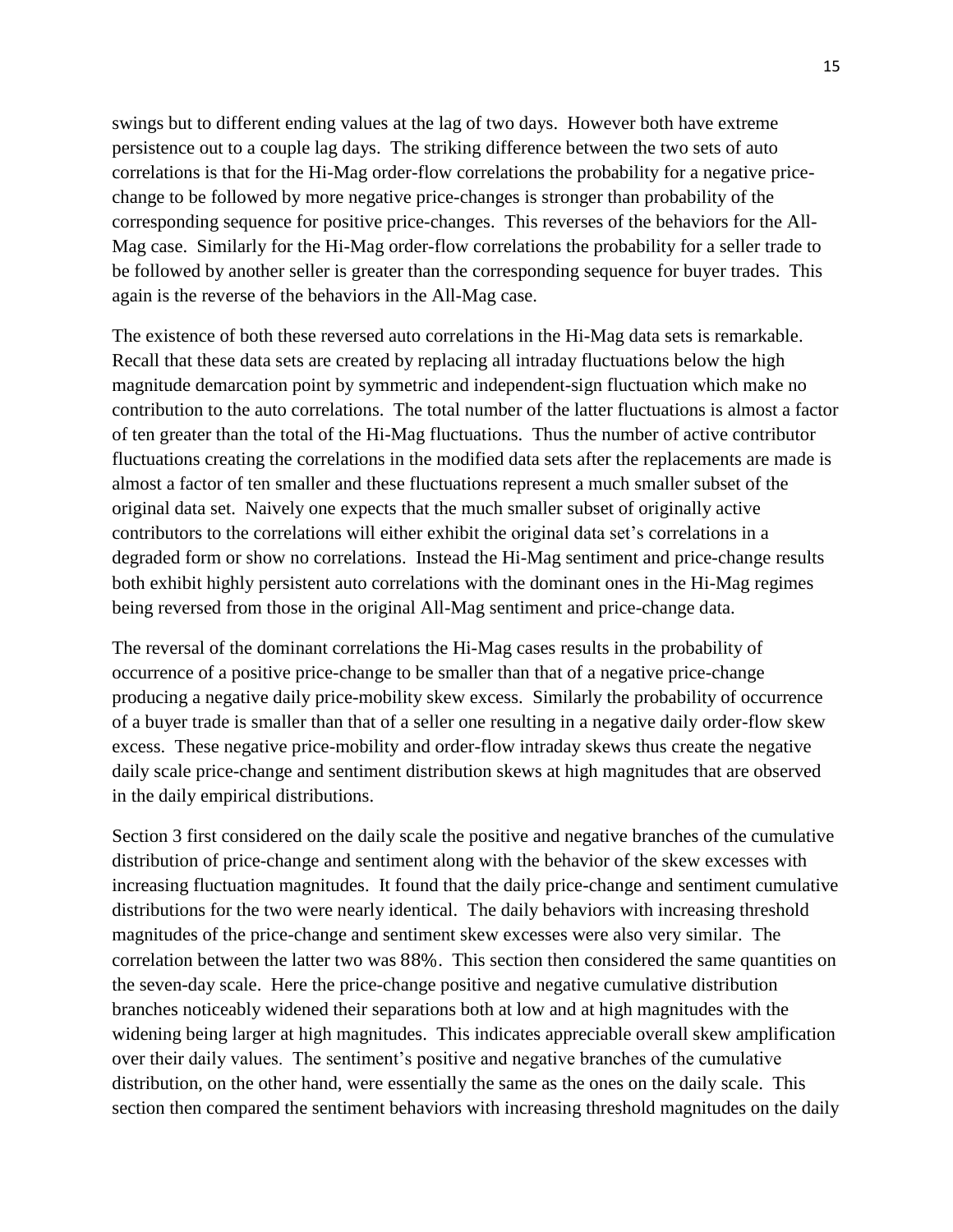and seven-day scales. The comparison showed that the seven-day scale's negative sentiment skews systematically trended above the ones of the daily scale, indicating most of sentiment skew' magnitudes decrease below their daily values. For positive skews the seven-day skews showed various amplification/diminishment behaviors. The erratic amplifications and diminishments from daily values of the sentiment skews were due to the classification errors in the method used to identify buyer and seller trades.

The earlier study showed that intraday sign-correlations of price-mobility create the positive skew in the daily price change distribution. It argued that the positive daily skew then gives rise to the growth of skews with increasing scales in the following way. To form the two-day scale variable one adds two sequential daily variables. Since each of the individual days added together, on average contain the daily bias for positive skew, the process of addition amplifies at the two-day scale the initial positive daily bias, giving a stronger bias to positive skew at the twoday scale. Such amplification continues to act at each transition from scale  $s$  to scale  $s + 1$ . Hence the initial positive bias in the daily price-changes along with its amplification assures that the all-magnitude skews increase at successively higher scales.

The current study shows that this amplification process also operates at high magnitudes for price-change where the initial daily bias is negative. The additions of daily variables to form higher scale ones also amplifies the magnitudes of skews in the Hi-Mag regions of the distribution as shown by the large amplification factors over their daily values in Figure 3.5. In the absence of the error introduced by the buyer and seller classification method, one expects the above considerations would also apply to order-flow correlations' creation of positive All-Mag and negative Hi-Mag biases in the daily sentiment with the subsequent amplification of these biases at higher than daily scales.

Note that the present work and the earlier study do not address how the amplifications of daily skews with increasing scales arise from the successive addition of daily scale variables to form the progressively higher scale variables. These two studies simply report the empirical results showing such amplifications at the higher scales as obtained from the IVE data set. Such daily skew excess amplifications at higher scales are also found for price-change distributions in historical data sets of closing daily prices for the S&P 500, Dow Jones, and NASDAQ Indexes.

Closing this discussion, let's conjecture on the sources behind the negative skew excess at high magnitudes. The negative skew excesses at high magnitudes are suggestively in line with prospect theory of behavioral economics (cf. Kahneman 2011). Prospect theory holds that human behavior magnifies the fear of potential losses to a much greater degree than it does the attraction to potential gains. Thus it implies that agents initiating sell orders should act more quickly than those initiating buy ones, and there should be more active sellers than buyers when large magnitude price swings ensue. The quicker selling by a larger pool of sellers should give greater daily trade totals for sellers than those of buyers at high magnitudes. The fact that the stakes are bigger for high magnitude price-changes should enhance the trader's natural human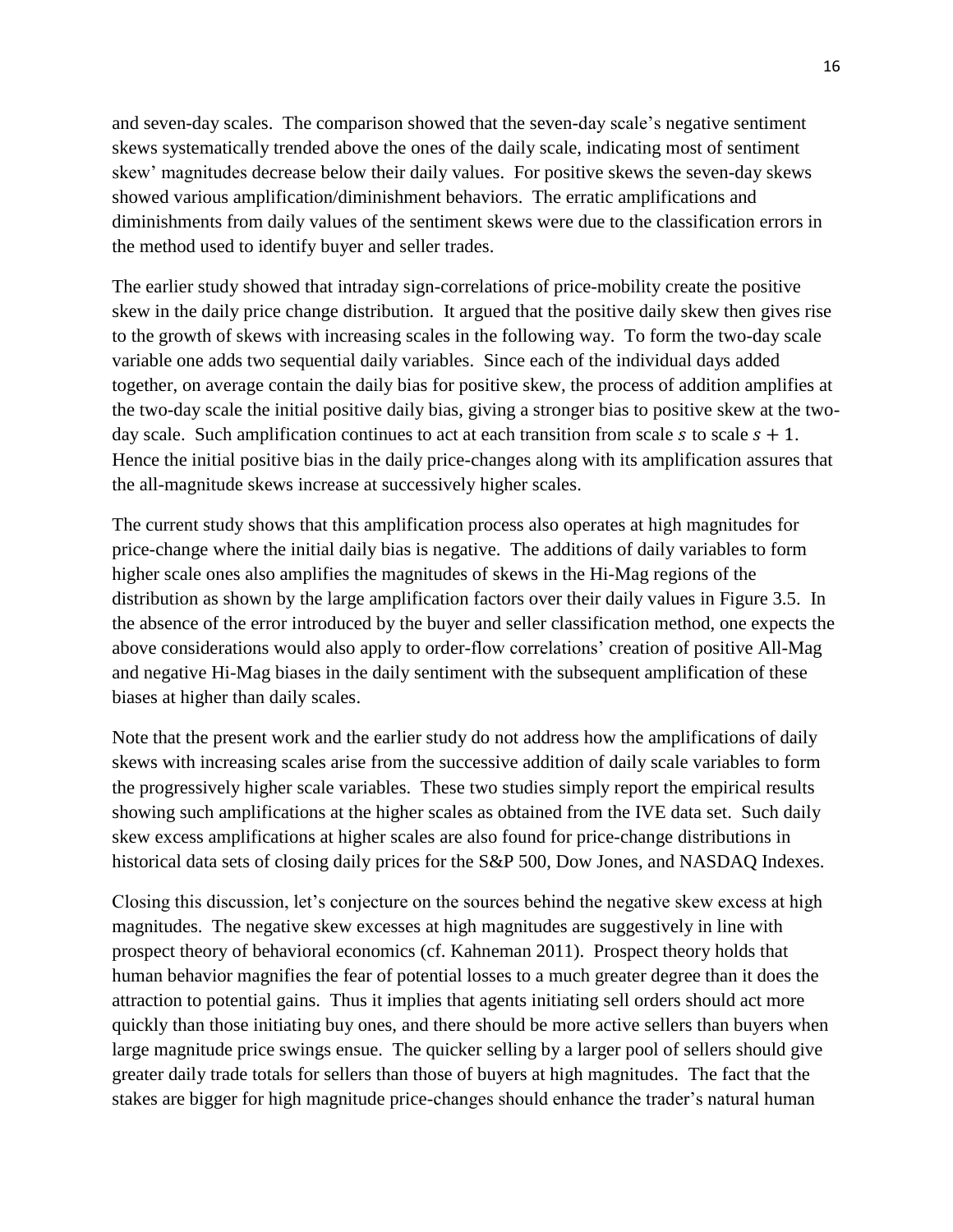fear of losses and cause them to sell more quickly in larger order lots that have more price impact. Thus prospect theory helps to explain the negative empirical skews of sentiment at high magnitudes. Additionally, regulations and business practice tend to encourage more rapid selling for large and sustained price moves since fund managers must issue quarterly reports on holdings. As noted by Keim and Madhavan (1995), once the decision to sell is made, the institutional trader is penalized more by selling a sinking stock too slowly than by buying a surging one too slowly. This is because the slow selling incurs a measurable accounting loss while the slow buying produces an unobservable opportunity loss. The above reasoning thus implies that the skews should be negative at the high magnitudes for both price-change and bullbear sentiment.

The above paragraph's arguments give an intuitive understanding of why Hi-Mag skews should be negative. Corresponding intuitive arguments for positive All-Mag skews are elusive. Thus their positive empirical values present an interesting puzzle.

## **Appendix: Sign Auto Correlations of Skewed Independent Distributions**

This appendix derives explicit individual positive and negative auto correlations as well as the average sign correlations at all lags for the case of independent fluctuations where the probabilities of positive and negative fluctuation are determined by the skew excess.

For independent fluctuations the probabilities of positive and negative fluctuations are given by  $P_{+} = \frac{1+\varepsilon}{2}$  $\frac{2}{2}$  and  $P_+ = \frac{1-\varepsilon}{2}$  $\frac{-\varepsilon}{2}$ , respectively, where  $\varepsilon$  denotes the skew excess<sup>16</sup> of the fluctuations at either the Hi-Mag or All-Mag regime. Using the sign function  $sgn[\cdot]$  one writes the sign auto correlations as

$$
C(sgn[z], sgn[z]), \tau) = \frac{1}{N_{tot}} \sum_{i=\tau}^{N_{tot}} sgn[z_i] sgn[z_{i-\tau}]
$$
\n(A.1)

Each fluctuation  $z_i$  is independent of all others and the probability of a matching positive (negative) fluctuation to follow an initial positive (negative) one is equal to  $P_+P_+/\Sigma$  ( $P_-P_-/\Sigma$ ), while the probability of a mismatched negative (positive) or positive (negative) fluctuation to follow an initial positive (negative) one or an initial negative (positive) one, respectively, is  $2P_{+}P_{-}/\Sigma$  where the normalizing factor is  $\Sigma = P_{+}P_{+} + P_{-}P_{-} + 2P_{+}P_{-}$ . The fluctuations are independent of each other, so one can express the sign auto correlations as

 $\overline{\phantom{a}}$ 

<sup>&</sup>lt;sup>16</sup> This appendix presents the price-change skew excess and its auto correlations. The results obtained here also apply to skew excesses and correlations for skewed independent fluctuations of sentiment, price-mobility, and order-flow.